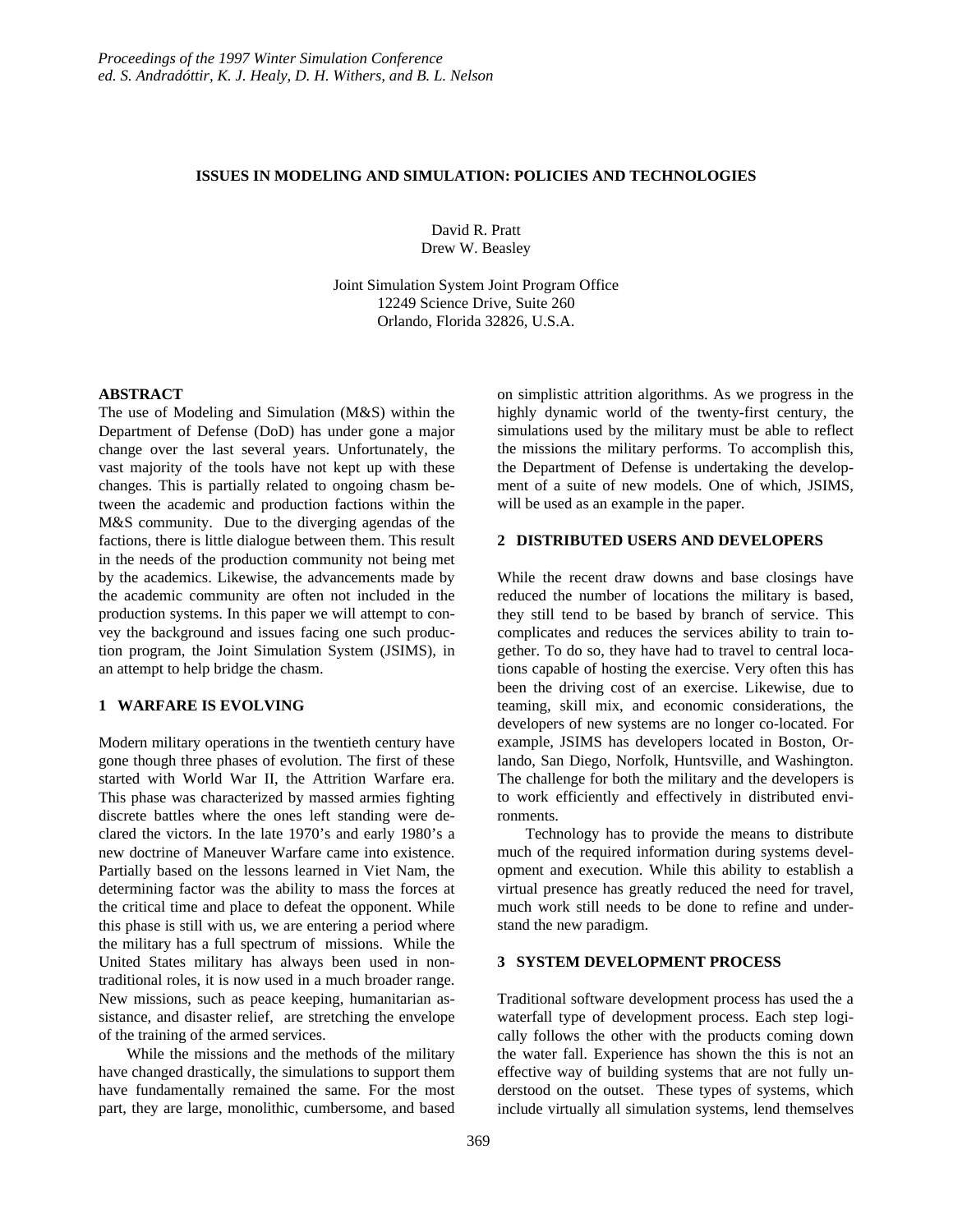to an iterative developmental approach. Each iteration is divided into roughly two phases. The first of these is the specification of a conceptual model. This model represents a formalism of the real world. Since the entire world will not be modeled, the system requirements are used to help filter what is included.

Once the conceptual model is built the requirements are again used to determine what is implemented. The implementation is then tested and fielded. While this is going on, the specification of the next phase can be underway. If the parallelism and feed back are managed correctly, several iterations of the system are used to zero in on the true requirements. By building smaller pieces and using the iterations to help, it is possible to develop a system the satisfies the user's needs, even if they were unable to articulate them up front.

# **4 NEW PRACTICES AND EXISTING POLICIES**

Much like the changes in the art of warfighting, software development has undergone a significant change in the last several years. The software has gone from a hand crafted, functionality based, decomposed set of procedures to a tool based, object oriented set of frameworks and classes. While this has been a great help in the development of many systems, the fundamental developmental polices have not kept up the new technologies.

The two primary Department of Defense Military Standards for software development (MILSTD 2167A and 498) were developed to support the waterfall development paradigm for procedural programs. While some may debate the merits of the standards, they were mandated for production software development efforts. Even with tailoring they do not adequately support the tool based, iterative object oriented development process. This is true for both the style and content of the artifacts required by the standards. What is needed is a new set of process models that more accurately reflect the state of modern software development.

Perhaps the single hardest aspect of a simulation system to quantify is the security portion. The reasons for this is simple: the security policies are not clearly defined, there are new ways to penetrate the newly developed protection mechanism, it is easier to say no than to make something work, and the polices take a long time to create. As a result, the policies are often out of date, arbitrary, and cumbersome. To compound these problems, new data distribution standards can create violations of existing security policies. An example of this is the publish / subscribe mechanisms in the High Level Architecture (HLA). By monitoring the subscriptions, it is possible to determine the capabilities of a system being modeled. This is commonly called a backdoor. What is needed is a way to do modeling of security

polices to determine the impact of the system development and run time capabilities.

Due to the size and complexity of many of the simulation systems, it is not uncommon to have a system in development between three to seven years before it is fully fielded. In this timeframe, several generations of technology have elapsed. The performance perimeters of the original specified system will have changed while the hardware that was originally specified is no longer on the market. At the same time, it is very difficult to risk the program on projected advancements that may not come. What is needed is a better way to manage technology insertion

#### **5 COMPONENTS OF A SIMULATION SYSTEM**

A modern simulation system, such as JSIMS, can be divided into eight major components. Each of these can further be divided into subcomponents. It is these subcomponents that can be brought together at compile, run, or execution time to satisfy the needs of the exercise. The first of these components is the Object Services. This serves as the backbone on which the other components communicate. The system representations are made of two subcomponents, the modeling framework and the Mission Space Objects (MSO). The modeling framework provides a standard foundation for the development of the detailed representations of the MSO. The representation of the Synthetic Natural Environment (SNE) is also in the MSO subcomponent. The third major component is the user interface. In an effort to "Train As You Fight," the primary user interface mechanism is the user's actual Command, Control, Communication, Computer and Intelligence (C4I) system. To use these systems an interface set of software must be build to convert between the two message formats. Likewise, since no program can afford to build everything that is needed for all exercises, an External System Gateway (ESG) must be built. The primary purpose of the ESG component is to isolate the changes needed to interoperate with other systems.

The next two components are both databases, but they serve different purposes. The Common Data Infrastructure (CDI) deals with the runtime data generated in an exercise. This data is used to restart the system and to evaluate the exercise. The Common Database is used to store the static data that is needed to help compose the simulation for the exercise and generate the scenario. The exercise generation and evaluation tools are part of the next component the Life Cycle Applications. Every system has a set of tools to aid the users. These are needed to help hide the complexity and details of the implementation of the users. The final component is the Security Gateway.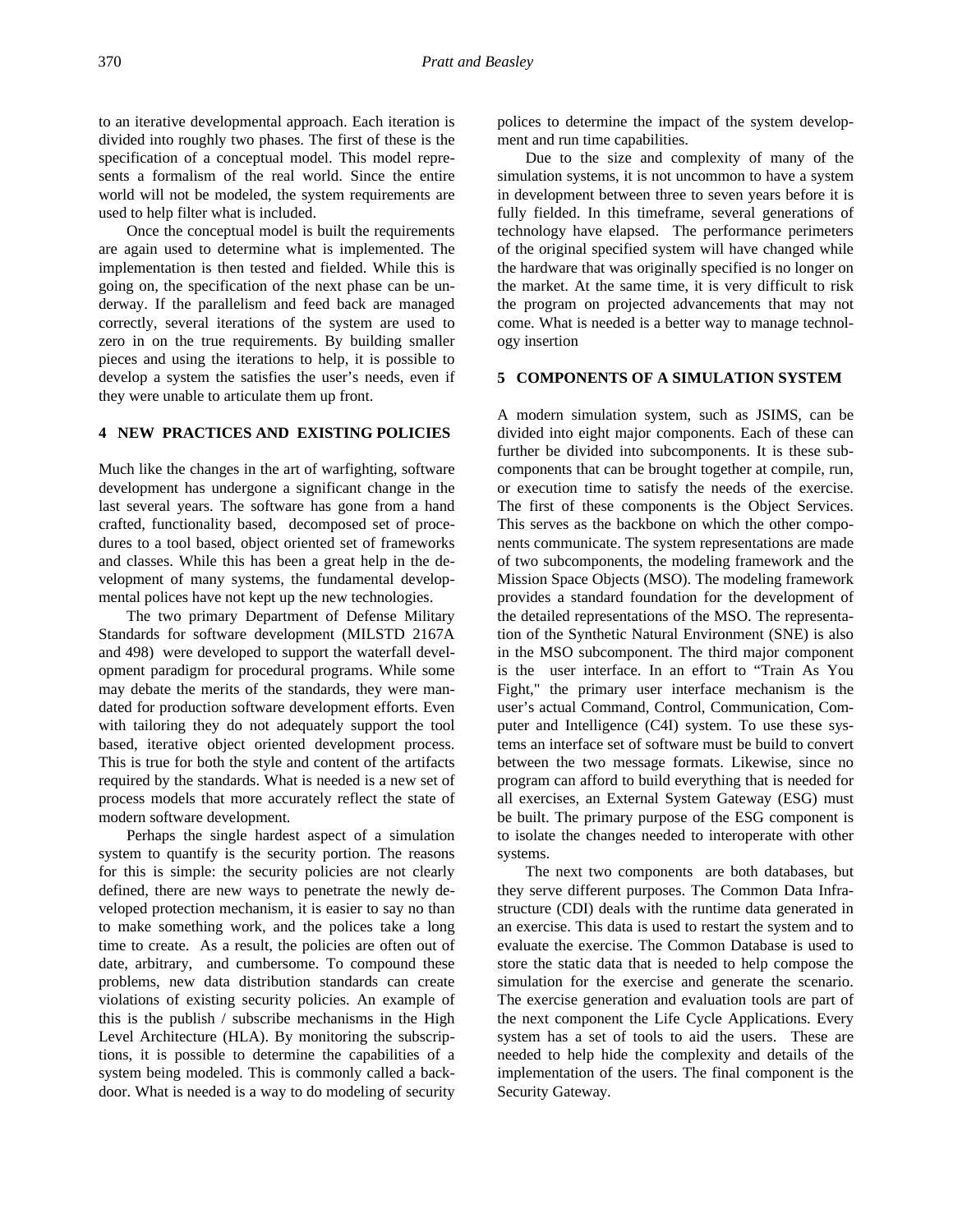#### **6 TECHNOLOGY NEEDS**

While there are many areas of technology development that could benefit the new simulation systems, this section will focus in on four of them.

### **6.1 Component Based System**

As discussed above, JSIMS is based upon largely separable components that can be composed to create the simulation needed for a given exercise. This represents a fundamentally new technology. As such, there remains a significant amount of work in the determination of how to make this type of system efficient and extensible. Furthermore, the development of new components to represent new and emerging system is an area ripe for research.

## **6.2 Resource Reduction**

Perhaps the biggest technical challenge facing JSIMS is that of resource reduction. Currently, exercises take between six and eighteen months to prepare. A ratio of one support person for every trainee is considered outstanding. The computer resources to run the existing simulations are so large they only exist at a few selected sites. Clearly, if simulations are going to become part of the mainstream training cycle, these resource requirements will have to be severely reduced. Some users have envisioned system that can develop an exercise in less than ninety-six hours without support personnel and run on commonly available hardware.

### **6.3 Synthetic Natural Environment (SNE)**

One of the most resource consuming MSOs and the greatest impediment to interoperability is the representation of the SNE. While the level of detail needs to be consistent with the task being performed, there has to be a consistent representation of the SNE across the entities in the simulation. For example, a simulated Marine walking across the terrain needs a higher fidelity representation of the terrain than the aircraft flying overhead. However, if the Marine can not see the plane, the pilot better not be able to see him. To complicate matters further, there has to be a consistency across the environmental domains. So that when the Marine is getting wet and muddy in the rain, the plane's visual sensors are degraded.

#### **6.4 Computer Generated Forces (CGF)**

This paper started out with a very brief discription of how warfare has changed, it ends with the same issue.

However, this time the concern is how to rapidly generate the new and emerging behaviors. The miltiary is going to continue to evolve. If it is going to stay viable, the simulation system must also continue to do so. This can only be done if there are ways to efficently and effective capture and encode the new requirements.

While the modeling of the physical process of the weapon systems in the battlespace can be modeled adequately, the modeling of the cognitive and physiological processes of the humans still does not pass the Turing Test. This deficiency is very noticeable in the system that require automated staff and command echelons modeling.

The modeling of an integrated national infrastructure is also an open issue. This is largely due to the second and third order effects that are hard to capture. For example, a power substation might be destroyed. As a result a communication node ceases operation. This prevents a message from getting to a unit in the field. This unit is then cut off and does not attack at the prescribed time. This results in a hole in the lines that can be exploited for a counter attack.

## **7 SUMMARY**

There are a large number of reasons why the academic and production communities have not worked together efficiently in the past. These include:

- Not enough money
- Not enough time
- Too applied
- Too theoretical
- Success in niche does not translate into universal application
- Too high of expectations
- Too many stove pipes

 Most of these are simply excuses to continue the status quo. However, in this era of severally reduced budgets, if the two communities do not work together to help solve the problems facing modeling and simulation as a whole, both are going to suffer. It is to be hoped that, this paper has provided some insight is the structure and problems facing a major simulation development program.

More information on the programmatics and the challenges facing JSIMS can be found on the JSIMS homepage at http://www.jsims.mil.

# **AUTHOR BIOGRAPHIES**

**DAVID R. PRATT** is the first Technical Director of the Joint Simulation System (JSIMS) Joint Project Office in Orlando, Florida. He holds this position while on sabbatical from the Department of Computer Science, Naval Postgraduate School (NPS) in Monterey, California. As